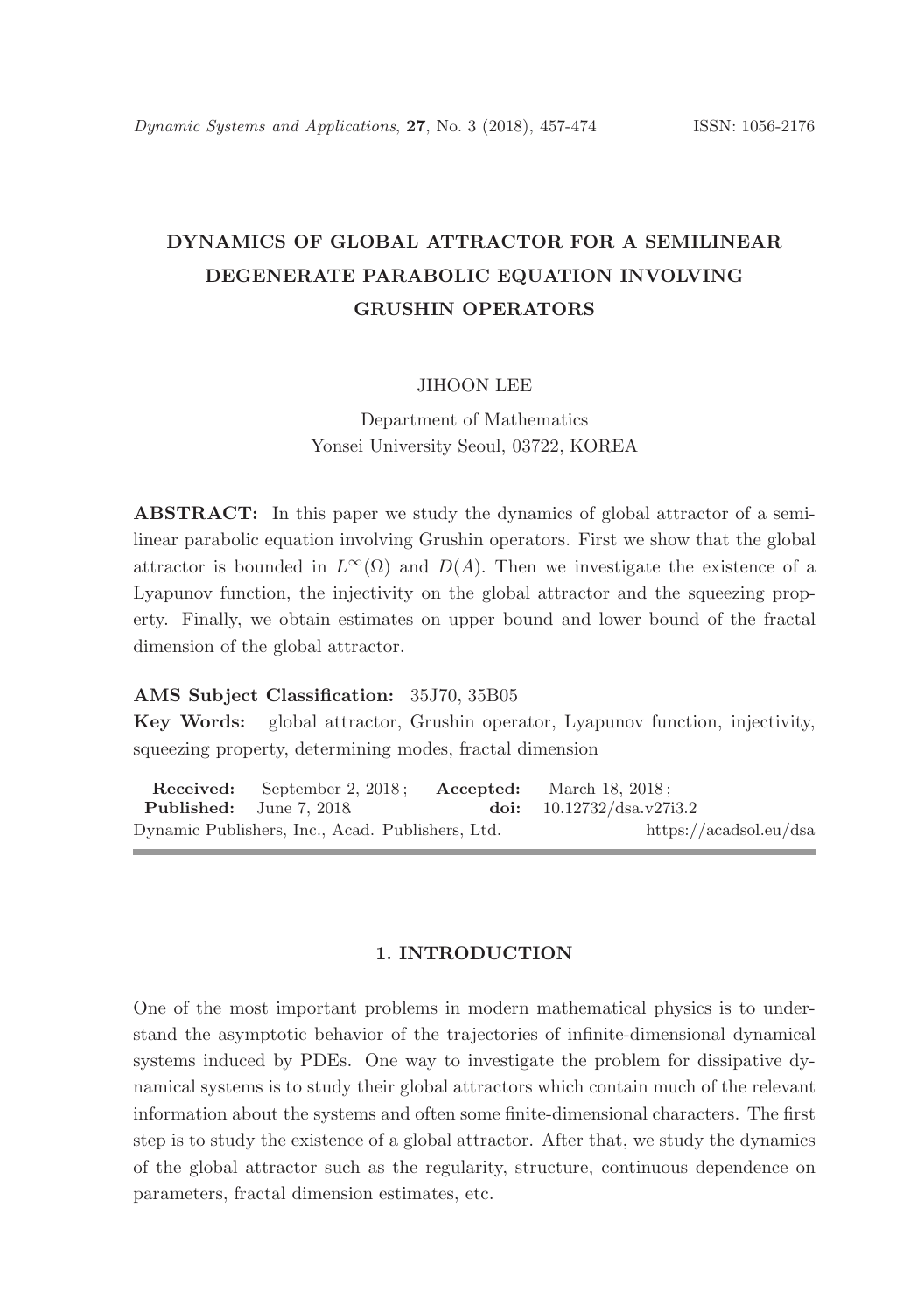Recently, the class of equations involving an operator of Grushin type

$$
G_s u = \Delta_x u + |x|^{2s} \Delta_y u, \quad s \ge 0
$$

has been studied widely by many mathematicians (for examples, see  $[1, 2, 4, 5, 6,$ 10, 11, 14, 15, 16]). Here  $(x, y) \in \Omega$  and  $\Omega$  is a bounded domain in  $\mathbb{R}^N = \mathbb{R}^{N_1} \times$  $\mathbb{R}^{N_2}$   $(N_1, N_2 \geq 1)$  with smooth boundary  $\partial\Omega$ . The operator  $G_s$  was first introduced by Grushin in [7] when s is a positive integer, and later by Franchi and Lanconelli in [6] when s is not an integer. Note that  $G_0$  is the *Laplace operator* denoted by  $\Delta$ , and  $G_s$ , when  $s > 0$ , is not elliptic (but hypoelliptic) in domains of  $\mathbb{R}^{N_1} \times \mathbb{R}^{N_2}$  intersecting the surface  $\{x=0\}.$ 

In this paper, we study the dynamics of the global attractor for the following semilinear degenerate parabolic problem

$$
\begin{cases}\n u_t - G_s u + f(u) = g(x), & x \in \Omega, \ t > 0, \\
 u(x, t) = 0, & x \in \partial\Omega, \ t > 0, \\
 u(x, 0) = u_0(x), & x \in \Omega.\n\end{cases}
$$
\n(1.1)

Note that if  $s = 0$ , the equation (1.1) is just the nonlinear reaction-diffusion equation. Here we assume that  $u_0 \in L^2(\Omega)$ ,  $g \in L^{\infty}(\Omega)$ , and  $f : \mathbb{R} \to \mathbb{R}$  is a function of polynomial type, that is,  $f$  is a  $C<sup>1</sup>$  function satisfying the following conditions

$$
c_1|s|^p - c_0 \le f(s)s \le c_2|s|^p + c_0, \quad p \ge 2,
$$
\n(1.2)

$$
f'(s) \ge -\ell,\tag{1.3}
$$

where  $c_0, c_1, c_2$  and  $\ell$  are positive constants. A typical example of such functions is a polynomial of odd order with positive leading coefficient

$$
f(u) = \sum_{i=0}^{2p+1} a_i u^i, \quad a_i \in \mathbb{R}, \quad a_{2p+1} > 0.
$$

The existence and uniqueness of weak solutions, and the existence of a global attractor  $\mathcal{A}$  in  $L^2(\Omega)$  of the continuous semigroup  $S(t)$  generated by (1.1) were proved by Anh and Ke in [2] under the assumption  $g \in L^2(\Omega)$ .

To study problem (1.1), we recall some weighted function spaces which will be used in the paper. Let  $S_0^1(\Omega)$  be the completion of  $C_0^1(\overline{\Omega})$  with the norm

$$
||u||_{S_0^1} = \left(\int_{\Omega} |\nabla_x u|^2 + |x|^{2s} |\nabla_y u|^2 \; dx dy\right)^{\frac{1}{2}}.
$$

Then we know that  $S_0^1(\Omega)$  is a Banach space and the embedding  $S_0^1(\Omega) \hookrightarrow L^2(\Omega)$ is compact. Denote  $A = -G_s$  with the homogeneous Dirichlet boundary condition. Then its domain

$$
D(A) = \left\{ u \in S_0^1(\Omega) \mid Au \in L^2(\Omega) \right\}
$$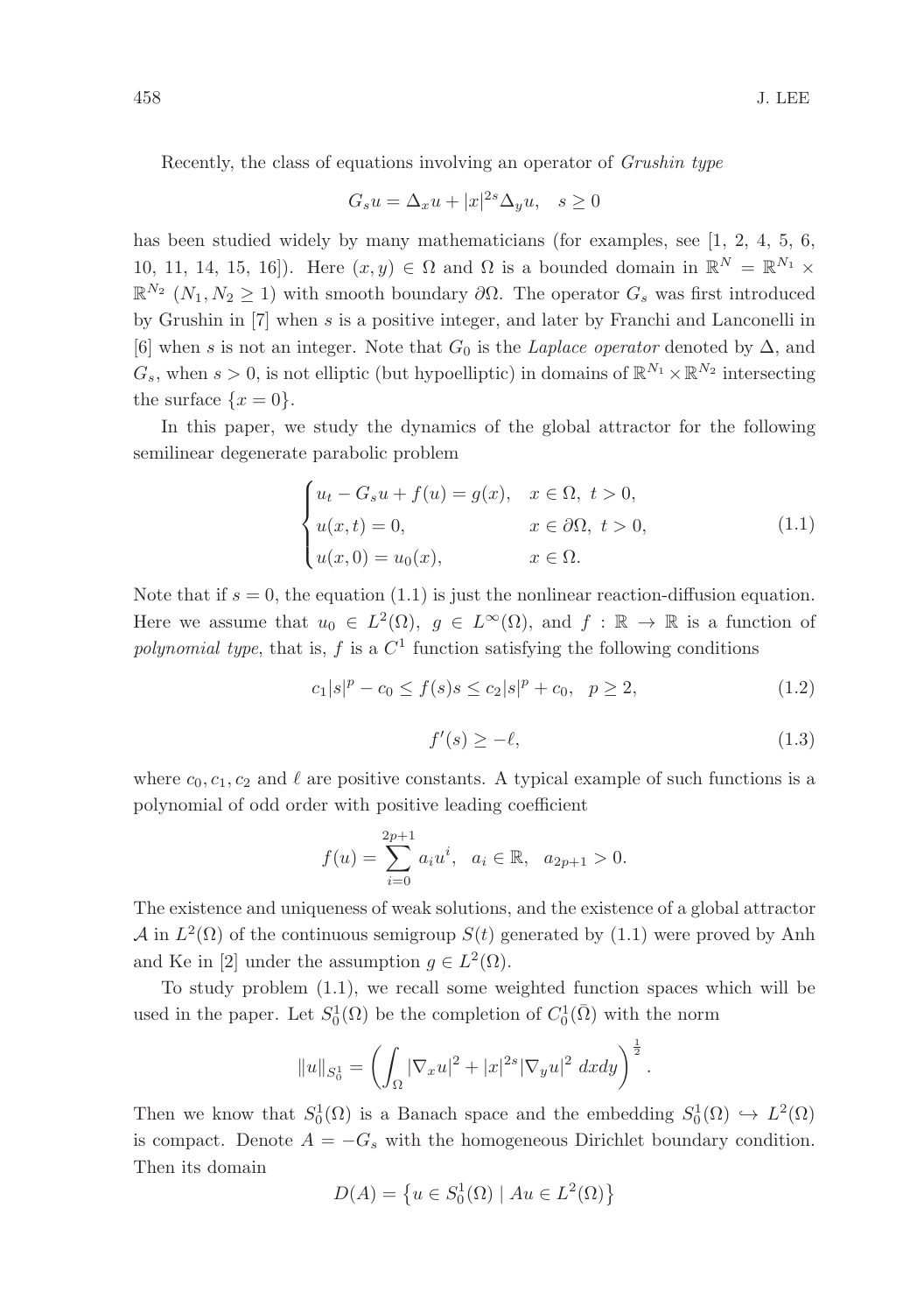is a Banach space with the graph norm

$$
||u||_{D(A)} = \left(\int_{\Omega} |G_s u|^2 dx dy\right)^{\frac{1}{2}}.
$$

We also know that the embedding  $D(A) \hookrightarrow S_0^1(\Omega)$  is compact.

The paper is organized as follows. In Section 2, we show that the global attractor of the semigroup  $S(t)$  induced by (1.1) is bounded in  $L^{\infty}(\Omega)$  and  $D(A)$ . In Section 3, we investigate the existence of a Lyapunov function, the injectivity on the global attractor, the squeezing property and its consequences. In Section 4, we obtain estimates on upper bound and lower bound of the fractal dimension of the global attractor. These are an extension of some previous results for the nonlinear reaction-diffusion equations in [9, 12, 13].

Throughout the paper, for brevity, we denote by  $|\cdot|$ ,  $\|\cdot\|_{\infty}$  and  $\|\cdot\|_{S^1_0}$  the norms in the spaces  $L^2(\Omega)$ ,  $L^{\infty}(\Omega)$  and  $S_0^1(\Omega)$ , respectively.

### 2. BOUNDEDNESS OF GLOBAL ATTRACTORS

In this section, we prove that the global attractor  $A$  of the semigroup  $S(t)$  induced by (1.1) is bounded in both  $L^{\infty}(\Omega)$  and  $D(A)$ , which will be used in the next sections.

**Theorem 2.1.** The global attractor A of the equation (1.1) is bounded in  $L^{\infty}(\Omega)$ .

**Proof.** For  $u \in L^2(\Omega)$ , we denote

$$
u_{+}(x,y) = \begin{cases} u(x,y), & u(x,y) > 0, \\ 0, & \text{otherwise,} \end{cases}
$$

and similarly

$$
u_{-}(x,y) = \begin{cases} u(x,y), & u(x,y) < 0, \\ 0, & \text{otherwise.} \end{cases}
$$

By  $(1.2)$ , we have

$$
f(s)s \geq c_1|s|^p - c_0
$$

for all  $s \in \mathbb{R}$ . Hence we get

$$
f(s) \ge ||g||_{\infty} \text{ when } s \ge M \text{ for sufficiently large } M > 0. \tag{2.1}
$$

Multiplying the first equation in (1.1) by  $(u - M)_{+}$  and integrating over  $\Omega$  yield

$$
\frac{1}{2}\frac{d}{dt}\int_{\Omega}(u-M)^2 + dxdy + \int_{\Omega}(|\nabla_x(u-M)_{+}|^2 + |x|^{2s}|\nabla_y(u-M)_{+}|^2) dxdy
$$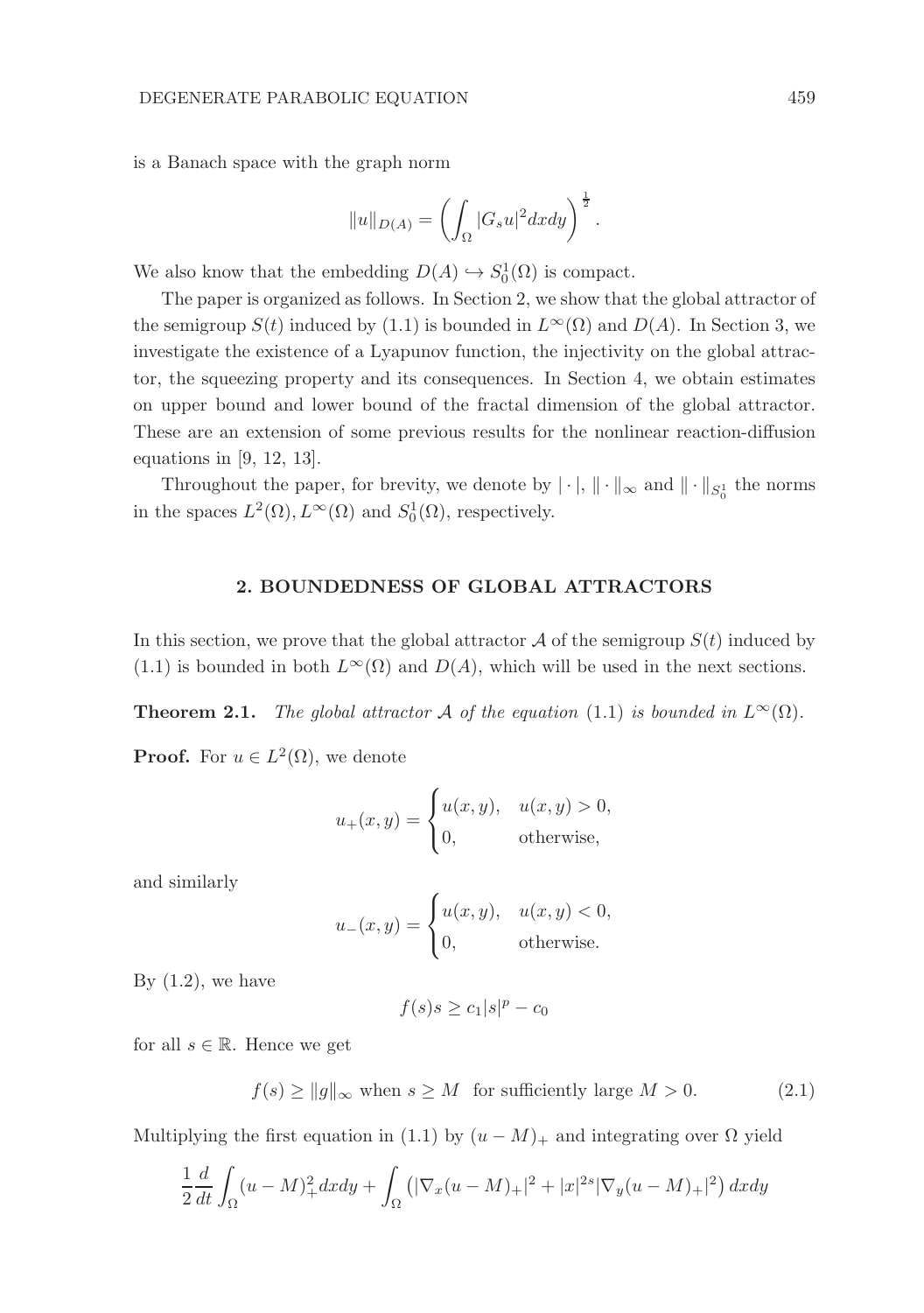$$
+ \int_{\Omega} f(u)(u - M)_{+} dx dy = \int_{\Omega} g(u - M)_{+} dx dy.
$$

By  $(2.1)$ , we see that

$$
\frac{1}{2}\frac{d}{dt}\int_{\Omega}(u-M)_{+}^{2}dxdy+\int_{\Omega}\left(|\nabla_{x}(u-M)_{+}|^{2}+|x|^{2s}|\nabla_{y}(u-M)_{+}|^{2}\right)dxdy\leq0.
$$

Since the space  $S_0^1(\Omega)$  is embedded into  $L^2(\Omega)$ , we have

$$
\int_{\Omega} \left( |\nabla_x (u - M)_+|^2 + |x|^{2s} |\nabla_y (u - M)_+|^2 \right) dx dy \ge C \int_{\Omega} (u - M)_+^2 dx dy.
$$

It follows that

$$
\frac{d}{dt} \int_{\Omega} (u - M)_+^2 dx dy \le -C \int_{\Omega} (u - M)_+^2 dx dy,
$$

and so

$$
\int_{\Omega} (u - M)_+^2 dx dy \le e^{-Ct} \int_{\Omega} (u_0 - M)_+^2 dx dy.
$$

Since A is bounded in  $L^2(\Omega)$  (Theorem 2.6 in [2]) and invariant under  $S(t)$ , we obtain

$$
\int_{\Omega} (u - M)_+^2 dx dy = 0
$$

for all  $u \in A$ . We apply a similar argument to  $(u + M)$ <sub>—</sub> to deduce that

$$
\int_{\Omega} (u + M)^2 \, dx dy = 0
$$

for all  $u \in \mathcal{A}$ . This shows that

$$
||u||_{\infty} \le M \text{ for all } u \in \mathcal{A}.
$$

 $\Box$ 

Using the boundedness of A in  $L^{\infty}(\Omega)$ , we now show that A is bounded in  $D(A)$ .

**Theorem 2.2.** The global attractor A of the equation (1.1) is bounded in  $D(A)$ .

**Proof.** We rewrite the equation  $(1.1)$  as

$$
Au = -\frac{du}{dt} - f(u) + g, \quad u(0) = u_0.
$$
 (2.2)

To prove the theorem, it is enough to show that the right-hand side of the first equation of (2.2) is bounded in  $L^2(\Omega)$  on A. Since  $u \in L^{\infty}(\Omega)$ , we see that  $f(u) \in L^2(\Omega)$ , and we have had  $g \in L^2(\Omega)$ .

First let us estimate  $\int_0^t |u_t|^2 ds$ . Multiply  $u_t := \frac{d}{dt}u$  to both sides of the following equation

$$
u_t + Au + f(u) = g.
$$
\n
$$
(2.3)
$$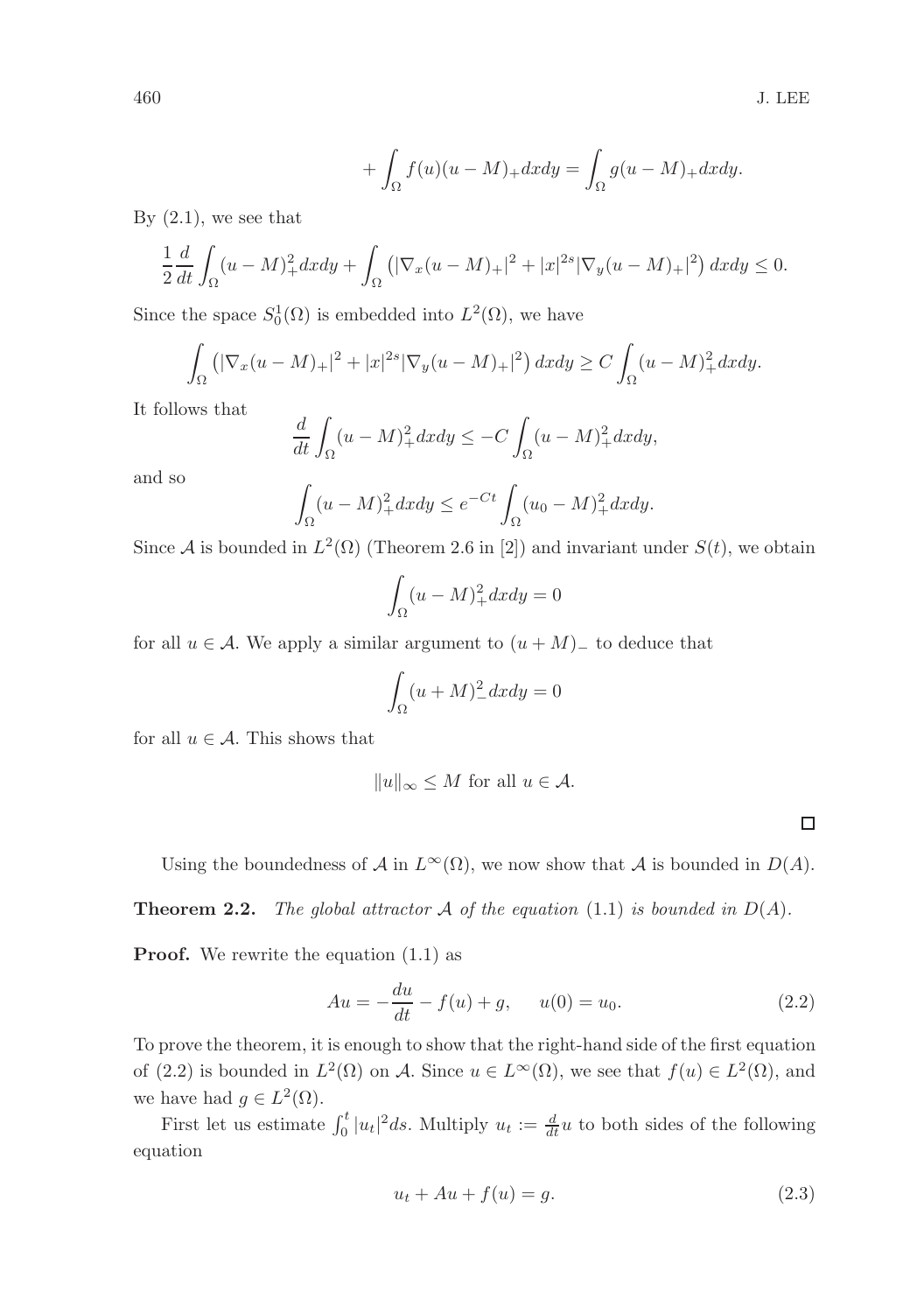Then we get

$$
|u_t|^2 + \frac{1}{2}\frac{d}{dt}||u||_{S_0^1}^2 + \int_{\Omega} f(u)u_t dx dy = \int_{\Omega} g(x, y)u_t dx dy,
$$

and so

$$
|u_t|^2 + \frac{1}{2}\frac{d}{dt}\|u\|_{S_0^1}^2 + \frac{d}{dt}\int_{\Omega} F(u)dxdy = \frac{d}{dt}\int_{\Omega} g(x,y)udxdy,
$$
 (2.4)

where  $F(s) = \int_0^s f(\sigma) d\sigma$  is a primitive of f. Integrating the equality (2.4) from 0 to t gives

$$
\int_0^t |u_t|^2 dt + \frac{1}{2} ||u(t)||_{S_0^1}^2 = \frac{1}{2} ||u_0||_{S_0^1}^2 - \int_{\Omega} F(u(x, y, t)) dx dy + \int_{\Omega} F(u(x, y, 0)) dx dy
$$

$$
+ \int_{\Omega} g(x, y) u(x, y, t) dx dy - \int_{\Omega} g(x, y) u(x, y, 0) dx dy.
$$

Since A is bounded in both  $S_0^1(\Omega)$  and  $L^{\infty}(\Omega)$ , we see that

$$
\int_0^t |u_t|^2 dt + \frac{1}{2} ||u(t)||_{S_0^1}^2 \le K \tag{2.5}
$$

for some  $K > 0$ .

Next we obtain the bound on  $u_t$  in  $L^2(\Omega)$ . Differentiate (2.3) to obtain

$$
\frac{d}{dt}u_t + Au_t + f'(u)u_t = 0.
$$

If we take the inner product with  $t^2u_t$ , then we get

$$
(t2ut, \partial_t ut) - t2(ut, Gsut) = -t2(f'(u)ut, ut).
$$

Noting that  $f'(s) \geq -\ell$  for all  $s \in \mathbb{R}$ , it follows that

$$
\frac{1}{2}\frac{d}{dt}|tu_t|^2 - t|u_t|^2 + t^2||u_t||_{S_0^1}^2 \le t^2\ell|u_t|^2.
$$

Integrating between  $\theta$  and  $t$  gives

$$
|tu_t|^2 + \int_0^t t^2 \|u_t\|_{S_0^1}^2 ds \le \int_0^t (s + \ell s^2) |u_t|^2 ds.
$$

For  $t = 1$ , we have  $\sup_{s \in [0,1]} (s + \ell s^2) = 1 + \ell$ . Employing this and by (2.5), we have

$$
|u_t(1)|^2 \le (1+\ell) \int_0^1 |u_t|^2 ds \le (1+\ell)K.
$$

Hence we obtain the uniform  $L^2(\Omega)$  bound on  $u_t(1)$  for all  $u \in \mathcal{A}$ . Since  $\mathcal{A}$  is invariant, we can deduce that  $-du/dt - f(u) + g$  is uniformly bounded in  $L^2(\Omega)$  over A. Since Au is uniformly bounded in  $L^2(\Omega)$ , we conclude that u is uniformly bounded in  $D(A)$ for all  $u \in \mathcal{A}$ . □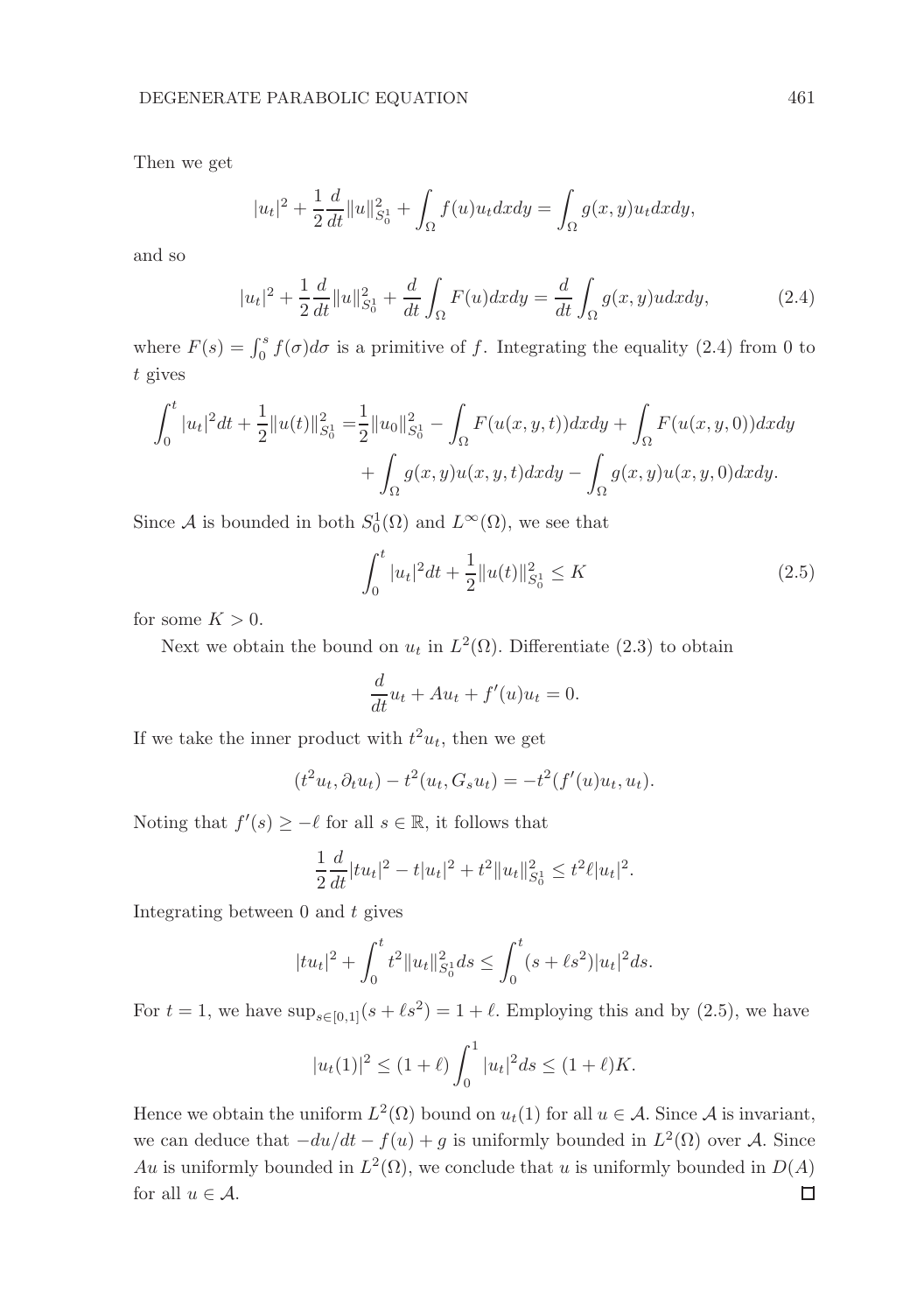Remark 2.1. Using the asymptotic a priori estimate method as in [17], one can show the existence of global attractors for the semigroup  $S(t)$  in the spaces  $L^p(\Omega)$ ,  $S_0^1(\Omega)$  and  $D(A) \cap L^{2p-2}(\Omega)$ . Of course, these global attractors coincide with the global attractor  $\mathcal A$  in  $L^2(\Omega)$  obtained in [2].

# 3. DYNAMICS OF GLOBAL ATTRACTORS

In this section, we prove the existence of a Lyapunov function on  $A$  and the injectivity of the semigroup  $S(t)$  on A using the boundedness of A. Moreover, we show that the squeezing property for  $(1.1)$  holds.

First, we recall the concept of Lyapunov functions.

**Definition 3.1.** Let  $S(t)$  be a continuous semigroup on a Banach space X. A Lyapunov function for a positively invariant set  $M \subset X$  is a functional  $\Phi : M \to \mathbb{R}$ such that

- (i)  $\Phi$  is continuous on M;
- (ii)  $\Phi$  is nonincreasing along trajectories;
- (iii) if  $\Phi(S(t)u_0) = \Phi(u_0)$  for some  $t > 0$ , then  $u_0$  is a fixed point of  $S(t)$ .

We now prove the following result.

**Theorem 3.1.** The functional  $\Phi$  on the global attractor A of the equation (1.1) given by

$$
\Phi(u) = \int_{\Omega} \left( \frac{1}{2} |\nabla_x u|^2 + \frac{1}{2} |x|^{2s} |\nabla_y u|^2 + F(u) - gu \right) dx dy
$$

is a Lyapunov function on A, where  $F(s) = \int_0^s f(\sigma) d\sigma$ .

**Proof.** By  $(2.4)$ , we have

$$
\frac{d}{dt}\Phi(u) = -|u_t|^2,
$$

which implies that  $\Phi$  is strictly decreasing along the trajectories. Hence if  $\Phi(u(T))$  =  $\Phi(u_0)$  for some  $T > 0$ , then we see that  $u(t) \equiv u_0$  for all  $0 \le t \le T$ , and so  $u_0$  is a fixed point. We now show the continuity of  $\Phi$  on  $\mathcal{A}$ . Since

$$
\int_{\Omega} \left( |\nabla_x u|^2 + |x|^{2s} |\nabla_y u|^2 \right) dx dy = ||u||_{S_0^1}^2 = (Au, u) \le |Au||u|,
$$

we see that  $||u||_{S_0^1}^2$  is Lipschitz continuous on A. Furthermore, we have

$$
\left| \int_{\Omega} \left( F(u) - F(v) \right) dx dy \right| = \left| \int_{\Omega} \int_{v(x,y)}^{u(x,y)} f(s) ds dx dy \right|
$$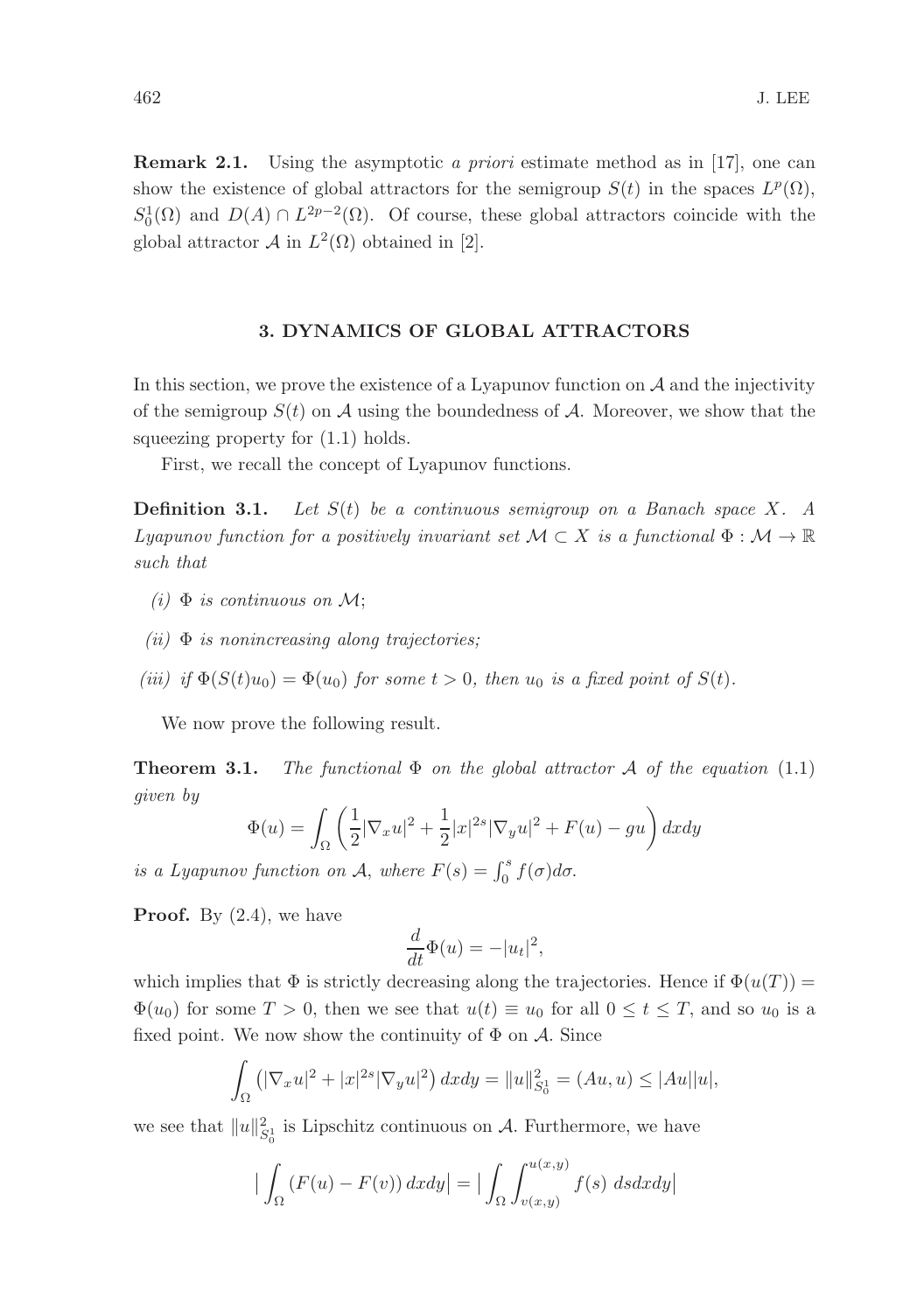$$
\leq \int_{\Omega} ||f||_{\infty} |u(x) - v(x)| \ dx dy
$$
  

$$
\leq ||f||_{\infty} |u - v|
$$

where  $||f||_{\infty} := \sup_{u \in \mathcal{A}} ||f(u)||_{\infty} < \infty$  since A is bounded in  $L^{\infty}(\Omega)$ , and

$$
\left| \int_{\Omega} (gu - gv) \, dx \, dy \right| \le ||g||_{\infty} |u - v| \text{ for } u, v \in \mathcal{A}.
$$

This implies that  $\Phi$  is a Lyapunov function on  $\mathcal{A}$ .

Because the existence of a Lyapunov function, we can say more about the structure of the global attractor A. It is known that a global attractor is the union of all bounded complete trajactories. Moreover, in our case due to the existence of a Lyapunov function, the global attractor  $A$  is the unstable manifold of the set of equilibria

$$
\mathcal{A}=W^u(E),
$$

where E is the set of all fixed points of the semigroup  $S(t)$ .

To show the injectivity of the semigroup  $S(t)$  on A, we need the following lemma whose proof can be found in [12, Chapter 11].

**Lemma 3.1.** Let H and V be Hilbert spaces, and  $H^*$  and  $V^*$  be their duals, respectively, with  $V \subset\subset H \cong H^* \subset V^*$ . Suppose that  $w \in L^{\infty}(0,T;V) \cap L^2(0,T;D(A))$ satisfies

$$
\frac{dw}{dt} + Aw = h(t, w(t)) \text{ in } L^2(0, T; H), \text{ and}
$$
  

$$
|h(t, w(t))| \le k(t) ||w(t)||, k(t) \in L^2(0, T),
$$

where A is a bounded linear operator from V into  $V^*$ . If  $w(T) = 0$ , then  $w(t) = 0$  for all  $0 \leq t \leq T$ .

**Theorem 3.2.** The semigroup  $S(t)$  has the injectivity property on A. More precisely, if  $u(t)$  and  $v(t)$  are two trajectories on A with  $u(T) = v(T)$  for some  $T > 0$ , then  $u(t) = v(t)$  for all  $0 \le t \le T$ .

**Proof.** Let  $w = u - v$ . Then we have

$$
\frac{dw}{dt} + Aw + f(u) - f(v) = 0.
$$
\n(3.1)

Since the global attractor  $\mathcal A$  is bounded in both  $S_0^1(\Omega)$  and  $D(A)$ , we obtain

 $w \in L^{\infty}(0,T; S_0^1(\Omega)) \cap L^2(0,T;D(A)).$ 

Let

$$
h(t, w(t)) = f(v(t)) - f(u(t)).
$$

□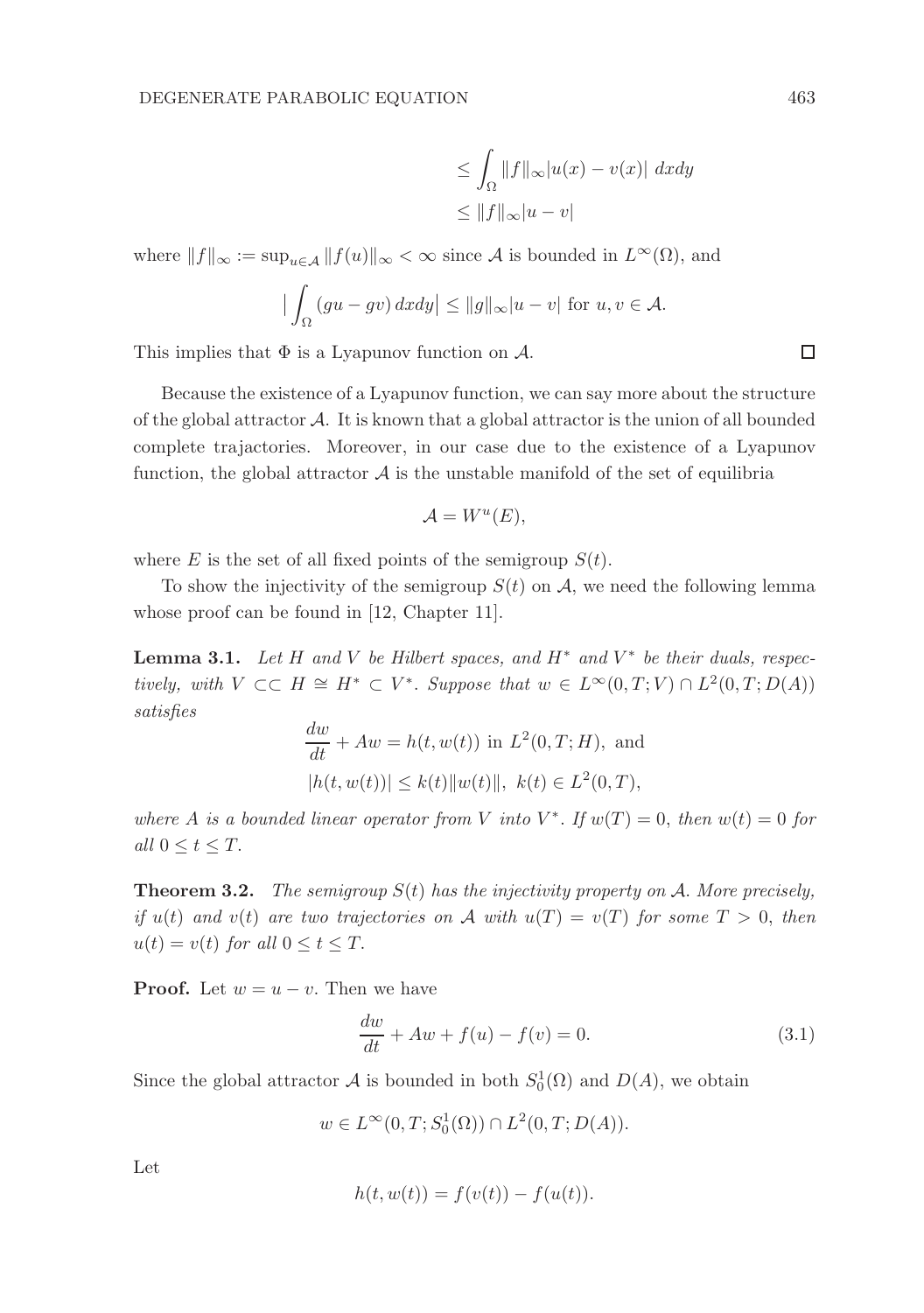$\Box$ 

Then we see that

$$
|f(u) - f(v)|^2 = \int_{\Omega} |f(u) - f(v)|^2 dx dy
$$
  
= 
$$
\int_{\Omega} |\int_{v(x,y)}^{u(x,y)} f'(s) ds|^2 dx dy
$$
  

$$
\leq \int_{\Omega} ||f'||_{\infty}^2 |u(x,y) - v(x,y)|^2 dx dy
$$
  

$$
\leq ||f'||_{\infty}^2 |u - v|_{L^2}^2,
$$
 (3.2)

where  $||f'||_{\infty} := \sup_{u \in \mathcal{A}} ||f'(u)||_{\infty} < \infty$  since A is bounded in  $L^{\infty}(\Omega)$ . Consequently, we get

$$
|h(t, w(t))| \le ||f'||_{\infty}|w(t)| \le C||w(t)||_{S^1_0}.
$$

Hence we complete the proof by applying Lemma 3.1.

By Theorem 3.2, we can see that every trajectory on A is defined for all  $t \in \mathbb{R}$ , and  $S(t)A = A$  for all  $t \in \mathbb{R}$ . Hence  $\{S(t)\}_{t \in \mathbb{R}}$  is a dynamical system on A.

**Definition 3.2.** We say that the squeezing property holds for a semigroup  $\{S(t)\}_{t\geq0}$ if, for each  $0 < \delta < 1$ , there is a finite-rank orthogonal projection  $P = P(\delta)$ , with orthogonal complement  $Q = Q(\delta)$ , such that for all  $u, v \in A$ , either

$$
|Q(Su - Sv)| \le |P(Su - Sv)| \tag{3.3}
$$

or if not, then

$$
|Su - Sv| \le \delta |u - v|,\tag{3.4}
$$

where  $S = S(1)$ .

We will verify that the squeezing property indeed holds for the equation  $(1.1)$ . The main idea is to consider  $w(t) = u(t) - v(t)$  and to estimate the equation that bound  $d(Pw)/dt$  below and  $d(Qw)/dt$  above. The following lemma which will be used in our proof is clear.

**Lemma 3.2.** For  $t \in [0, T]$ , let  $x(t) \in \mathbb{R}$  satisfy the following inequality

$$
\frac{1}{2}\frac{d}{dt}|x|^2 \le C(t)|x|,
$$

where  $C(t)$  is continuous. Then we have

$$
\frac{d}{dt}_{+}|x| \leq C(t).
$$

**Theorem 3.3.** The squeezing property holds for the semigroup  $S(t)$  induced by the equation (1.1).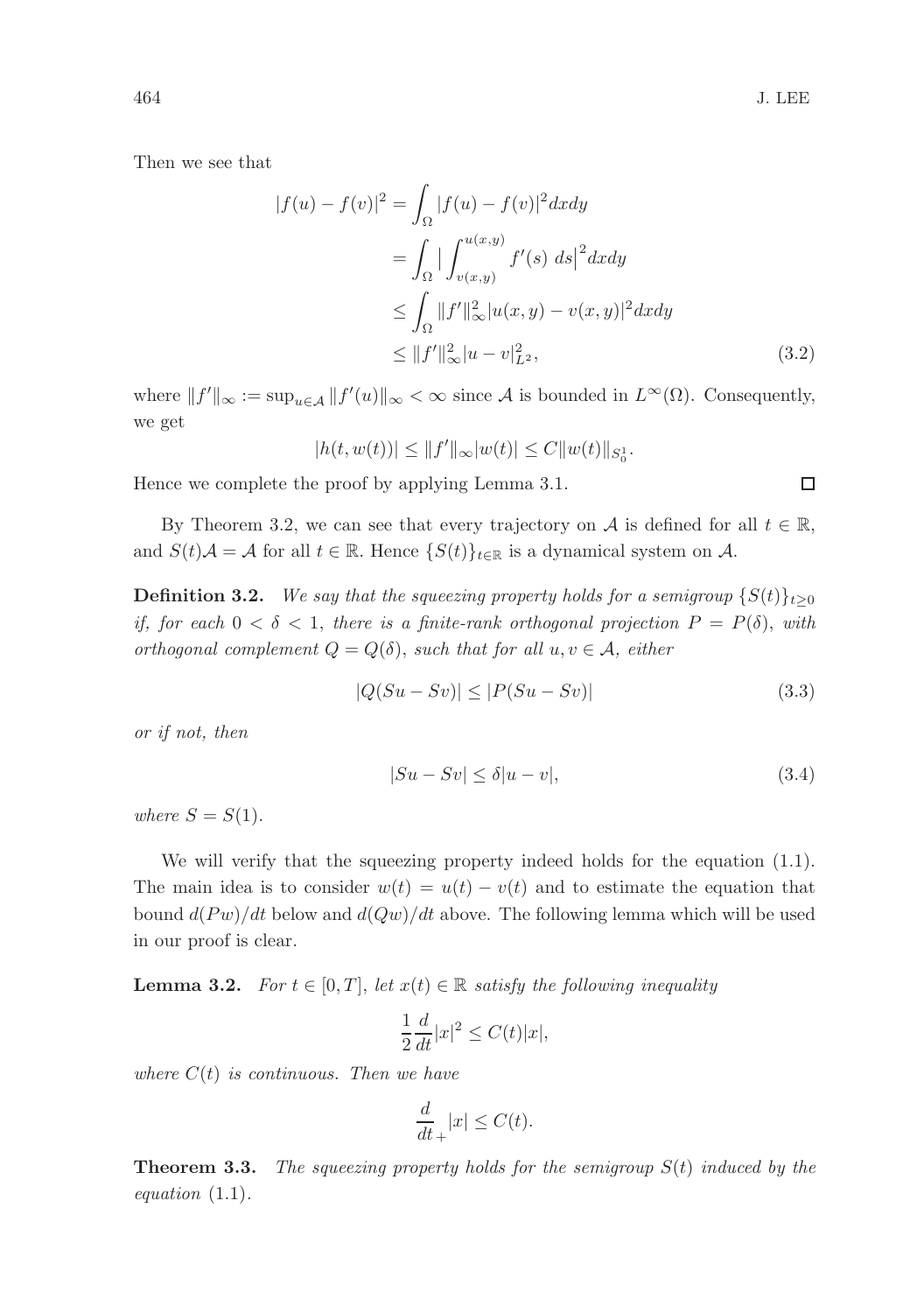**Proof.** Let  $\omega_j$  be eigenfunctions of A which are orthonormal in  $L^2(\Omega)$  with corresponding eigenvalues  $\lambda_i$ , increasing in j with

$$
A\omega_j = \lambda_j \omega_j, \ \lambda_{j+1} \ge \lambda_j, \text{ for } j = 1, 2, \dots
$$

(for more details, see [3]). Let  $u, v \in A$ , and  $w = u - v$ . Then the equation (3.1) is satisfied. For each  $n \in \mathbb{N}$ , define

$$
P_n w = \sum_{j=1}^n (w, \omega_j) \omega_j
$$
 and  $Q_n w = \sum_{j=n+1}^\infty (w, \omega_j) \omega_j$ .

Put  $p = P_n w$  and  $q = Q_n w$ . Then we have  $w = p + q$ . Take the inner product of (3.1) with  $p$  to get

$$
\frac{1}{2}\frac{d}{dt}|p|^2 + ||p||_{S_0^1}^2 + (f(u) - f(v), p) = 0.
$$

By  $(3.2)$ , we have

$$
\frac{1}{2}\frac{d}{dt}|p|^2 + ||p||_{S_0^1}^2 \ge -C|w||p|,
$$

where  $C = ||f'||_{\infty}$ . Due to the eigenvalue expansion of u and the fact that  $||u||_{S_0^1}^2 =$  $(Au, u)$ , we have

$$
||p||_{S_0^1} \le \lambda_n^{\frac{1}{2}} |p| \tag{3.5}
$$

and

$$
||q||_{S_0^1} \ge \lambda_{n+1}^{\frac{1}{2}}|q|.\tag{3.6}
$$

By  $(3.5)$ , we obtain

$$
\frac{1}{2}\frac{d}{dt}|p|^2 \ge -\lambda_n|p|^2 - C|w||p|.
$$

By Lemma 3.2, this becomes

$$
\frac{d}{dt}_{+}|p| \geq -\lambda_n|p| - C(|p| + |q|).
$$

Similarly, we take the inner product of  $(3.1)$  with q to obtain, by applying  $(3.6)$ ,

$$
\frac{d}{dt}_{+}|q| \le -\lambda_{n}|q| + C(|p| + |q|). \tag{3.7}
$$

Choose  $n$  sufficiently large so that

$$
\lambda_n - C > 2C. \tag{3.8}
$$

If (3.3) holds, then we are done. If not, we have

$$
|Q_n w(1)| > |P_n w(1)|.\t\t(3.9)
$$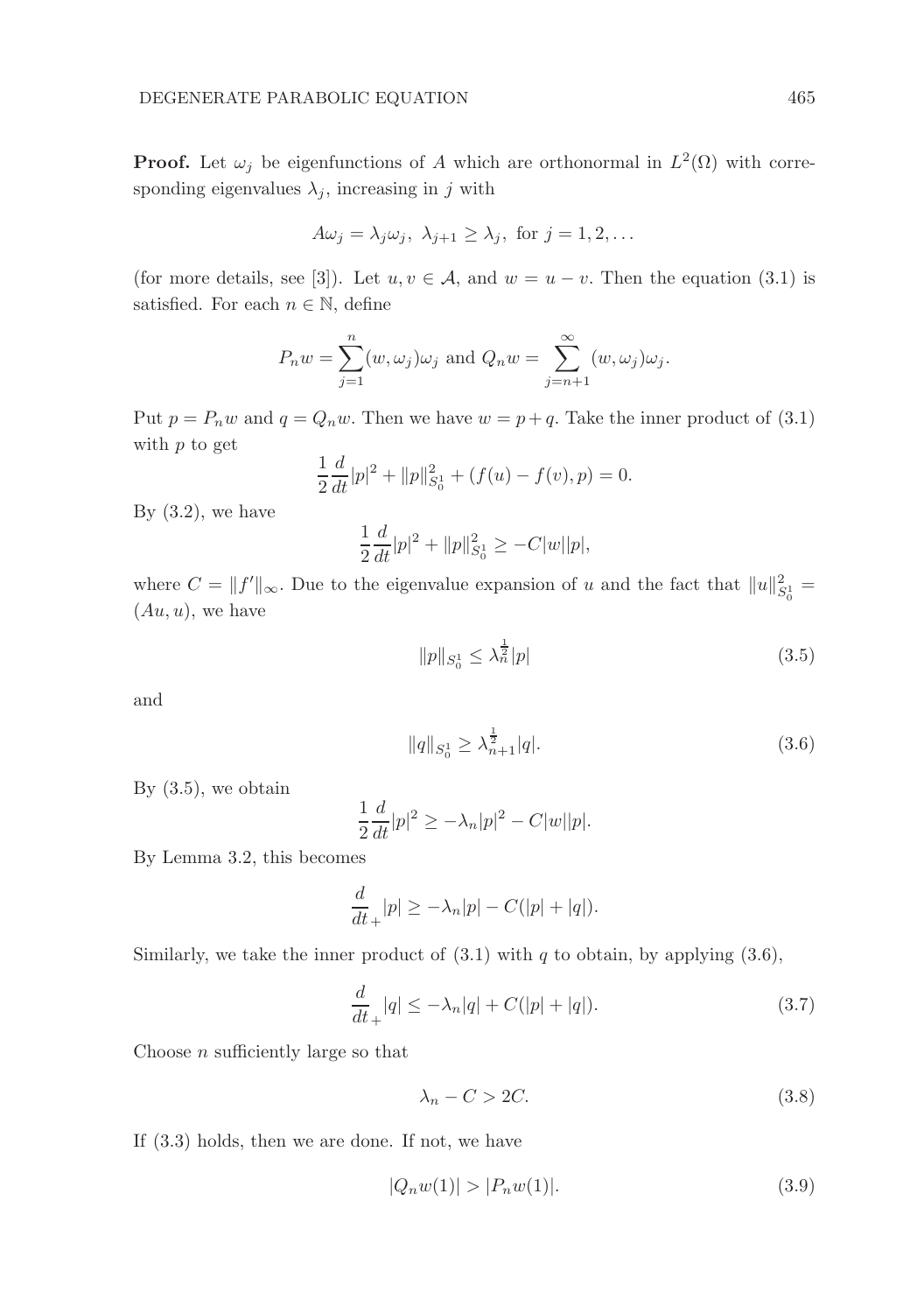Using (3.8), we see that

$$
(\lambda_n - C)|Q_n w(t)| > 2C|P_n w(t)|\tag{3.10}
$$

for  $t = 1$ . Since  $w(t)$  is continuous into  $L^2(\Omega)$ ,  $(3.10)$  is satisfied in a neighborhood of  $t = 1$ . Consider the following two cases.

**Case 1.** Suppose (3.10) holds for all  $t \in [\frac{1}{2}, 1]$ . By (3.8), we have

$$
(\lambda_n - C)|q| - C|p| > \frac{1}{2}(\lambda_n - C)|q| > C|q|
$$

for all  $t \in [\frac{1}{2}, 1]$ . Then  $(3.7)$  becomes

$$
\frac{d}{dt}_{+}|q| \leq -\lambda_{n}C|q|, \text{ and so } |q(1)| \leq e^{-\frac{1}{2}\lambda_{n}C}|q(\frac{1}{2})|.
$$

By  $(3.9)$ , we get

$$
|w(1)| \leq \sqrt 2 e^{-\frac12 \lambda_n C} \big|q\big(\frac12\big)\big| \leq \sqrt 2 e^{-\frac12 \lambda_n C} \big|w\big(\frac12\big)\big|.
$$

Since the solutions u and v satisfy the Lipschitz property (see Theorem 2.4 in [2]), we obtain that

$$
|w(\frac{1}{2})| \le L(\frac{1}{2})|w(0)|.
$$

Hence

$$
|w(1)| \le \sqrt{2}L(\frac{1}{2})e^{-\frac{1}{2}\lambda_n C}|w(0)|.
$$

This induces (3.4) if  $\lambda_n$  is chosen to be sufficiently large enough.

**Case 2.** Suppose there exists  $t_0 \geq 1/2$  such that  $(3.10)$  is valid on  $(t_0, 1]$  and

$$
(\lambda_n - C)|Q_n w(t_0)| = 2C|P_n w(t_0)| \tag{3.11}
$$

Define a map  $\Phi : [t_0, 1] \to \mathbb{R}$  by

$$
\Phi(t) = \Phi(p(t), q(t)) = (|p| + |q|) \exp(\frac{\lambda_n |q|}{C(|p| + |q|)}).
$$

Then we have

$$
\frac{d\Phi}{dt} \le 0 \text{ for all } t \in [t_0, 1].
$$

Hence

$$
\Phi(1) \leq \Phi(t_0).
$$

Since (3.10) holds at  $t = 1$ , we obtain

$$
\Phi(1) \ge |q(1)|e^{\lambda_n/C}.
$$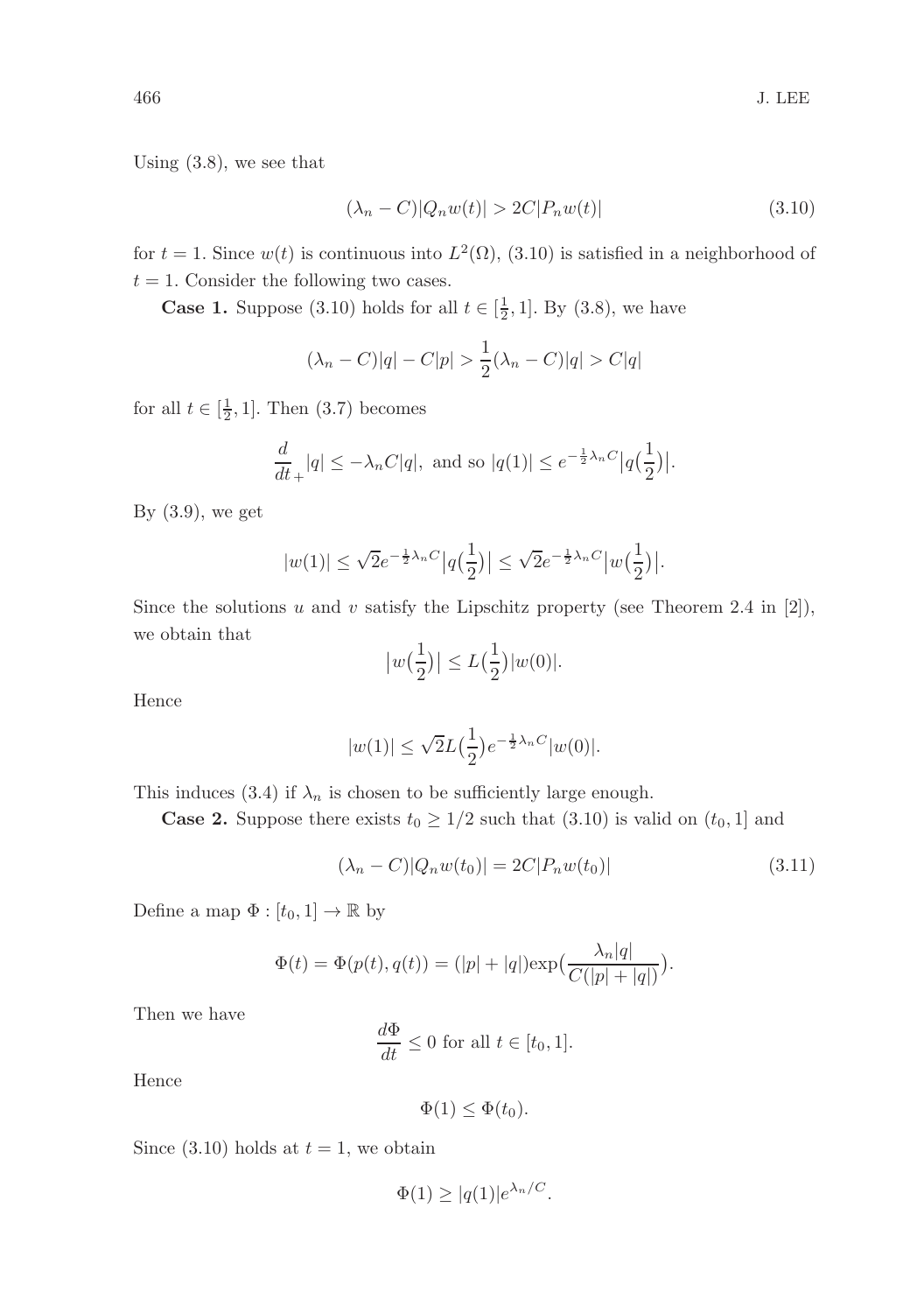On the other hand, since (3.11) holds at  $t = t_0$ , it follows that

$$
2C(|p(t_0)| + |q(t_0)|) = (\lambda_n + C)|q(t_0)|,
$$

and so

$$
\Phi(t_0) = \frac{\lambda_n + C}{2C} |q(t_0)| e^{2\lambda_n/(\lambda_n + C)}.
$$

Consequently

$$
|q(1)| \le e^{-\lambda_n/C} \frac{\lambda + C}{2C} e^2 |q(t_0)|.
$$

Using the Lipschitz property of the solutions again, we see that

$$
|q(1)| \le e^{-\lambda_n/C} \frac{\lambda + C}{2C} e^2 L(1) |w(0)|.
$$

Since  $|p(1)| < |q(1)|$ , we must have

$$
|w(1)| \le 2e^{-\lambda_n/C} \frac{\lambda_n + C}{2C} e^2 L(1) |w(0)|.
$$

Hence if we choose n sufficiently large enough, we obtain  $(3.4)$ , and so it completes the proof. □

Remark 3.1. As pointed out in [12, Chapter 14], the squeezing property has many important consequences. First, using the squeezing property one can show that the global attractor  $A$  lies close to a finite-dimensional Lipschitz manifold as a graph over  $PL^2(\Omega)$  and that the dynamics "projected" onto  $PL^2(\Omega)$  (here  $P = P(\delta)$  is the finite-rank orthogonal projection in Definition 3.2) give a good indication on the asymptotic behavior of solutions. Furthermore, one can prove that the flow on the global attractor  $A$  has a finite number of determining modes, i.e., for two solutions  $u(t)$  and  $v(t)$  on the the attractor, if

$$
|P(u(t) - v(t))| \to 0 \quad \text{as} \quad t \to \infty
$$

then

$$
|u(t) - v(t)| \to 0 \quad \text{as} \quad t \to \infty.
$$

### 4. FRACTAL DIMENSION ESTIMATES

In this section, we obtain an upper bound and a lower bound of the fractal dimension of the global attractor A. For brevity, we denote  $V = S_0^1(\Omega)$  and  $H = L^2(\Omega)$ . The scalar product on V and H will be denoted by  $((\cdot, \cdot))$  and  $(\cdot, \cdot)$ , respectively. Then we have

$$
V\subset H\cong H^*\subset V^*.
$$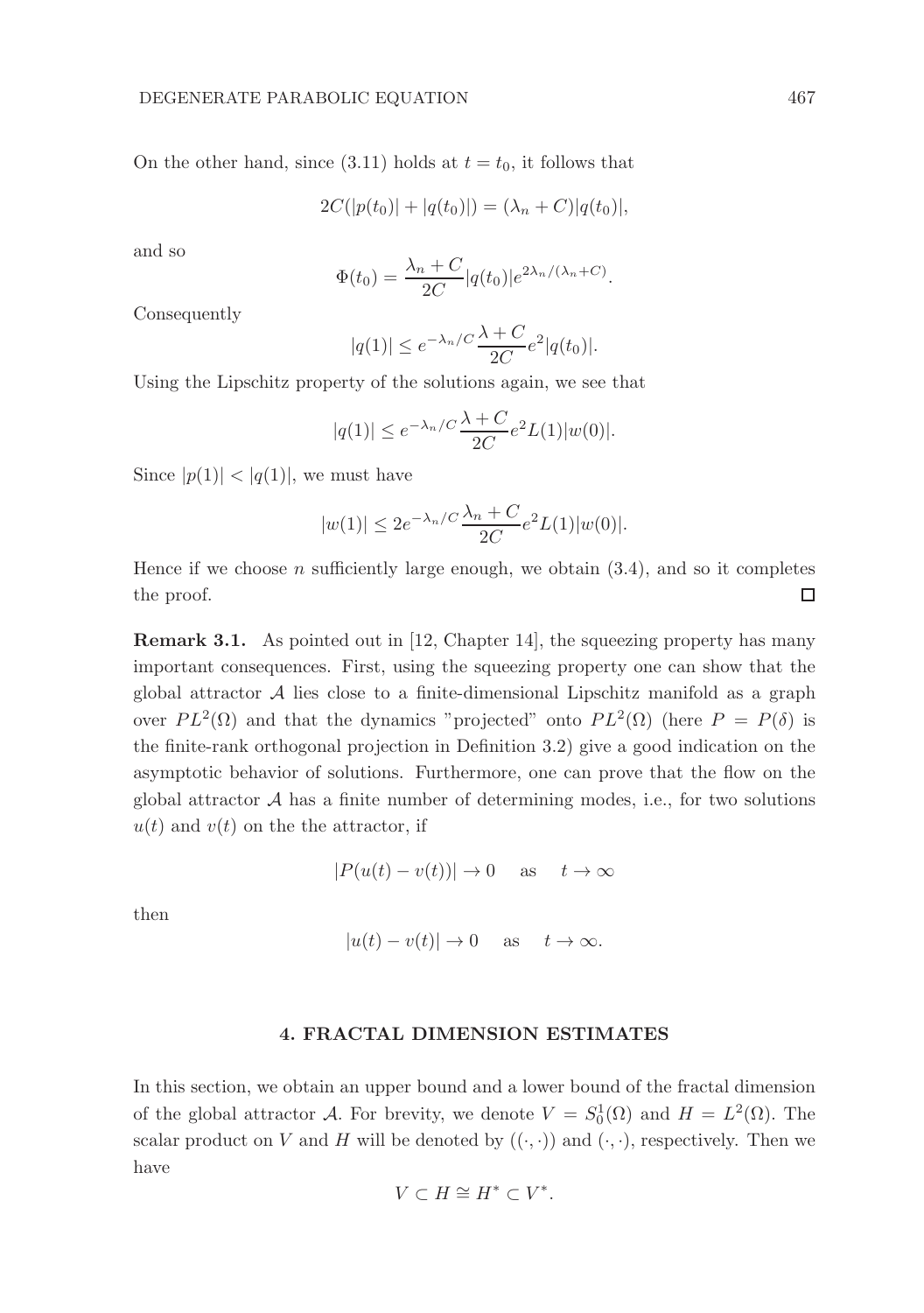Let  $F(u) = -G_s + f(u) - g$ , where u is the solution of (1.1),  $g \in L^{\infty}(\Omega)$ , and  $f : \mathbb{R} \to \mathbb{R}$ is a function of polynomial type satisfying  $(1.2)-(1.3)$  and an additional assumption:

$$
f \in C^2(\mathbb{R})
$$
 and  $f''$  is uniformly bounded on the bounded sets of  $\mathbb{R}$ . (4.1)

For any  $t \in [0, T]$ , define

$$
A(t): V \to V^* \text{ by } A(t) = F'(u(t)),
$$

where F' is the Fréchet derivative of F with  $F'(u) = -G_s + f'(u)$ . Then  $A(t)$  is an isomorphism sending  $D(A(t))$  onto H. For each  $t \in [0, T]$ , define  $a(t; \cdot, \cdot) : V \times V \to \mathbb{R}$ by

$$
a(t;u,v) = \langle A(t)u, v \rangle,
$$

where  $\langle \cdot, \cdot \rangle$  is a dual pairing of V and  $V^*$ . Then  $\{a(t; u, v) : t \in [0, T]\}$  is a family of bilinear continuous forms on V such that

 $\forall u, v \in V, t \mapsto a(t; u, v)$  is a measurable function, (4.2)

$$
\exists M = M_T < \infty \text{ s.t. } |a(t; u, v)| \le M_T \|u\| \|v\|, \ \forall u, v \in V, \text{ a.e. } t \in [0, T], \tag{4.3}
$$

$$
\exists \alpha > 0 \text{ s.t. } a(t; u, u) \ge \alpha ||u||^2, \ u \in V, \text{ a.e. } t \in [0, T].
$$
 (4.4)

For any  $\xi \in H$ , consider the following initial value problem

$$
\begin{cases}\n\frac{dU(t)}{dt} + A(t)U(t) = 0 \text{ on } (0, T), \\
U(0) = \xi.\n\end{cases}
$$
\n(4.5)

Then from  $(4.2)-(4.4)$  we can show that there exists a unique solution U of  $(4.5)$  such that

$$
U \in L^{2}(0, T; V) \cap C([0, T]; H), \tag{4.6}
$$

$$
U' \in L^2(0, T; V').
$$
\n(4.7)

From the above setting, we have the following result on the uniform differentiability of  $S(t)$  on  $A$ .

**Lemma 4.1.** For every  $t > 0$ ,  $S(t)$  is uniformly differentiable on A. Its differential at  $u_0 \in \mathcal{A}$  is the linear operator  $L(t, u_0) : \xi \in H \mapsto U(t) \in H$ , where  $U(\cdot)$  is the solution of (4.5). Moreover, we have  $\sup_{u_0 \in A} |L(t, u_0)|_{\mathscr{L}(H)} < \infty$ .

**Proof.** Let  $t_0 > 0$  and  $u_0, v_0 \in A$ . Let u, v be the solutions of (1.1) with  $u(0) = u_0$ and  $v(0) = v_0$ , and U be the solution of (4.5) with  $\xi = u_0 - v_0$ . For each  $t \ge 0$ , define a linear operator

$$
L(t, u_0) : \xi \in H \mapsto U(t) \in H.
$$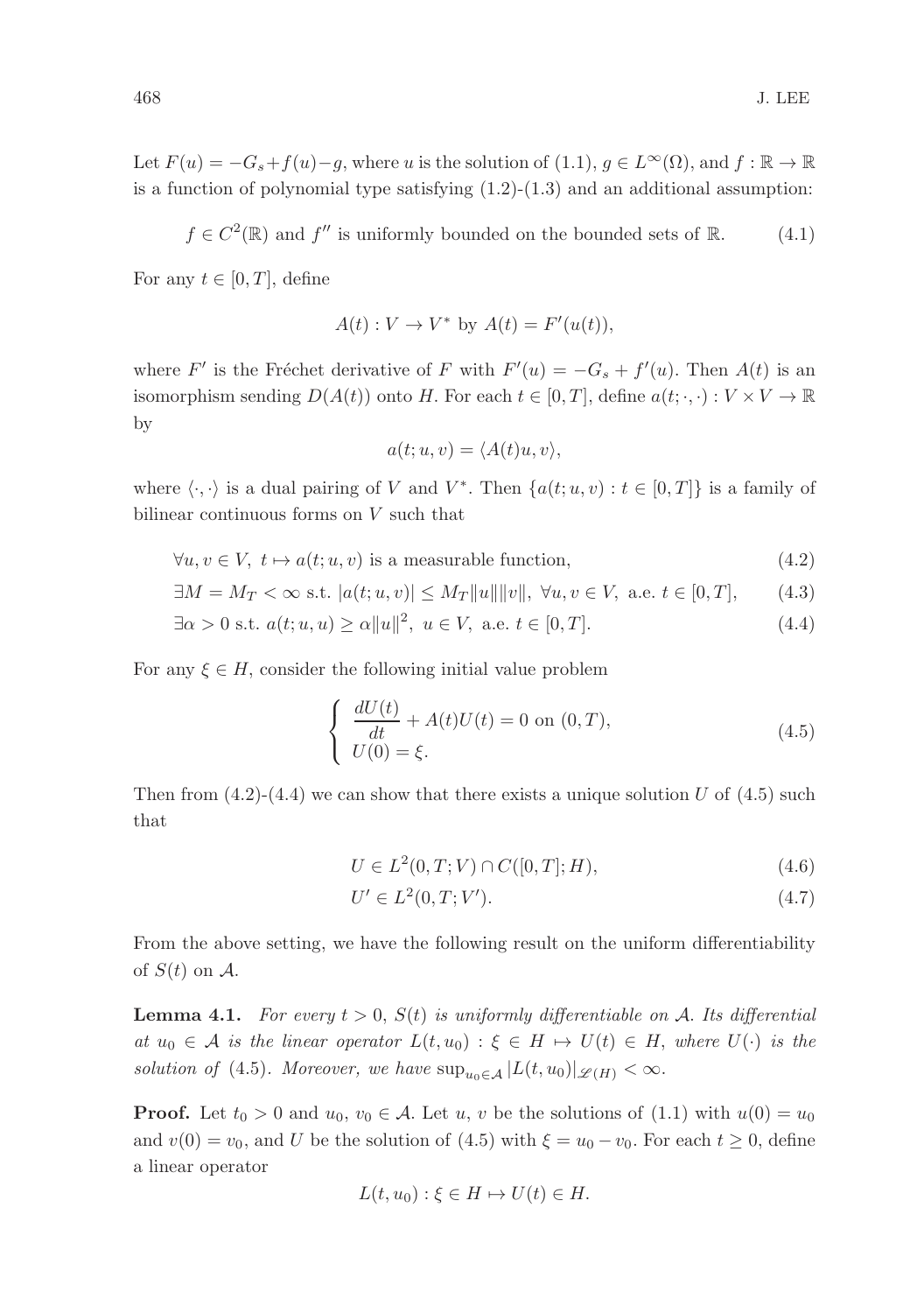Let  $\eta(t) = v(t) - u(t) - U(t)$  for  $t \ge 0$ . Then we see that  $\eta(t)$  satisfies  $\eta(0) = 0$  and

$$
\frac{d\eta}{dt} - G_s \eta + f'(u)\eta = h,\t\t(4.8)
$$

where

$$
h = f(u) - f(v) + f'(u)(v - u) = [f'(u) - f'(u + \theta(v - u))](u - v), \ \ 0 < \theta < 1.
$$

By Theorem 2.1 and (4.1), we see that

$$
|h(t)| \le c|u - v|^2,
$$

for some  $c > 0$  and all  $t > 0$ . Hence, by Theorem 2.4 in [2], we get

$$
|h(t)| \le ce^{4\ell t}|u_0 - v_0|^2, \text{ for all } t \ge 0.
$$
 (4.9)

We multiply (4.8) by  $\eta$  and integrate over  $\Omega$ . Then (1.3) and Green's formula yield

$$
\frac{1}{2}\frac{d}{dt}|\eta|^2 + \|\eta\|_{S_0^1}^2 \le \ell |\eta|^2 + \int_{\Omega} h\eta \ dx dy \le (\ell + \frac{1}{2})|\eta|^2 + \frac{1}{2}|h|^2.
$$

Hence by  $(4.9)$ ,

$$
\frac{d}{dt}|\eta|^2 \le (2\ell+1)|\eta|^2 + c^2 e^{8\ell t_0} |u_0 - v_0|^4
$$
, for all  $0 \le t \le t_0$ .

By Gronwall's inequality, we obtain

$$
|\eta(t_0)|^2 \le \frac{e^{(2\ell+1)t_0} - 1}{2\ell+1} c^2 e^{8\ell t_0} |u_0 - v_0|^4.
$$

This implies that  $S(t_0)$  is uniformly differentiable on A, and its differential at  $u_0 \in A$ is  $L(t_0, u_0)$ . Moreover, by the continuous dependence of solution of  $(4.5)$  on the initial data, we can see that  $\sup_{u_0 \in \mathcal{A}} |L(t, u_0)|_{\mathscr{L}(H)} < \infty$ . □

We now recall the definition of fractal dimension. The *fractal dimension* of  $A$  is defined by

$$
d_F \mathcal{A} = \limsup_{\varepsilon \to 0} \frac{\log N(\mathcal{A}, \varepsilon)}{\log(1/\varepsilon)},
$$

where  $N(\mathcal{A}, \varepsilon)$  is the minimum number of the balls of radius  $\varepsilon > 0$  to cover A.

For  $L \in \mathscr{L}(H)$  and  $m \in \mathbb{N}$ , let  $\omega_m(L)$  be the norm of the exterior product  $\wedge^m L$ in  $\wedge^m H$ , that is,

$$
\omega_m(L) = \sup_{\substack{\xi_1, \cdots, \xi_m \in H \\ |\xi_i| \le 1}} |L\xi_1 \wedge \cdots \wedge L\xi_m|.
$$
 (4.10)

For each  $m \in \mathbb{N}$ , let

$$
\bar{\omega}_m(t) = \sup_{u_0 \in \mathcal{A}} \omega_m(L(t, u_0)), \ t \ge 0, \text{ and } \Pi_m = \lim_{t \to \infty} \bar{\omega}_m(t)^{1/t}.
$$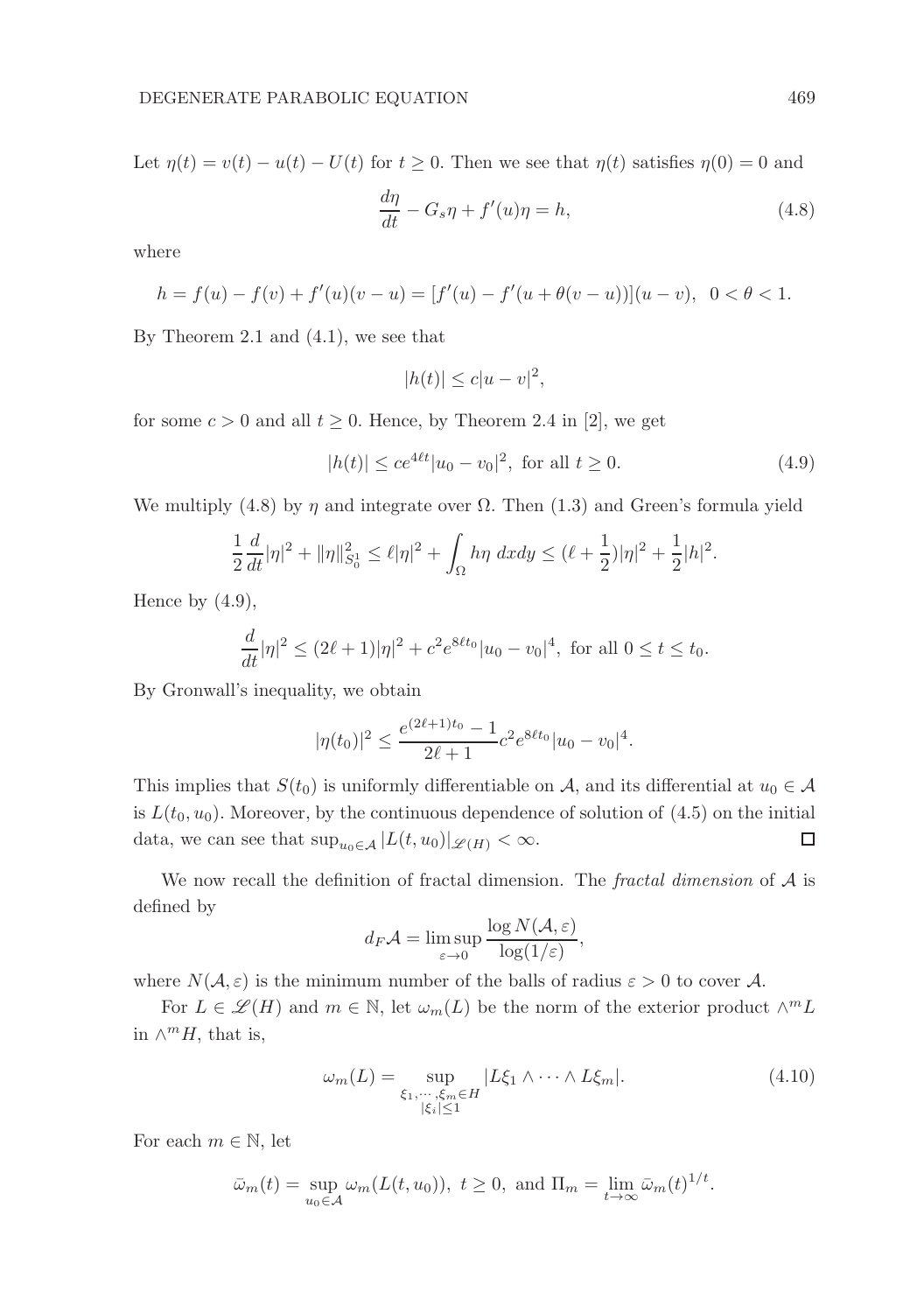The *uniform Lyapunov numbers*,  $\mu_m$  are given by

$$
\mu_1 = \log \Pi_1
$$
,  $\mu_m = \log \Pi_m - \log \Pi_{m-1}$ ,  $m \ge 2$ .

To estimate the fractal dimension of the global attractor, we use the following abstract result.

**Lemma 4.2.** [9, Theorem 3.1] If  $\mu_1 + \cdots + \mu_m < 0$  for some  $m \in \mathbb{N}$ , then

$$
d_F \mathcal{A} \leq m \max_{1 \leq j \leq m-1} \left( 1 + \frac{(\mu_1 + \dots + \mu_j)_+}{|\mu_1 + \dots + \mu_m|} \right).
$$

The crucial step to obtain an upper bound of the fractal dimension of  $A$  is to estimate the Lyapunov numbers of A.

**Theorem 4.1.** The fractal dimension of A is less than or equal to 2m, where  $m \in \mathbb{N}$ is such that

$$
m-1 < \left(\frac{2\kappa_2}{\kappa_1}\right)^{N(s)/(2+N(s))} \le m.
$$

Here  $\kappa_1 = \frac{1}{2}c_1, \kappa_2 = c_3(c_2 + \ell)^{1 + (N(s)/2)}$  for some constants  $c_1, c_2$  and  $c_3$ . More precisely,  $c_1, c_2$  and  $c_3$  are obtained in the proof below.

Proof. Note that

$$
\mu_1 + \cdots + \mu_m = \log \Pi_m, \text{ for } m \in \mathbb{N}.
$$

According to (4.10), we obtain

$$
\omega_m(L(t, u_0)) = \sup_{\substack{\xi_i \in H \\ |\xi_i| \le 1}} |U_1 \wedge \cdots \wedge U_m|,
$$

where  $U_i$  is the solution of (4.5) with  $U_i(0) = \xi_i$  for  $1 \le i \le m$ . By Lemma 1.2 in [13, Chapter V], we see that

$$
\frac{1}{2}\frac{d}{dt}|U_1\wedge\cdots\wedge U_m|^2=-\text{Tr}(F'(u)\circ Q_m)|U_1\wedge\cdots\wedge U_m|^2,
$$

where  $Q_m$  is the orthogonal projection in H onto the space spanned by  $U_1, \dots, U_m$ . So we get

$$
\omega_m L(t, u_0) \leq \sup_{\substack{\xi_i \in H \\ |\xi_i| \leq 1}} \exp\left(-\int_0^t \text{Tr } F'(S(\tau)u_0) \circ Q_m(\tau) d\tau\right). \tag{4.11}
$$

For each  $m \in \mathbb{N}$ , we let

$$
q_m = \limsup_{t \to \infty} \left\{ \inf_{u_0 \in \mathcal{A}} \frac{1}{t} \int_0^t \inf_{\text{rank}Q = m} \text{Tr } F'(S(\tau)u_0) \circ Q(\tau) \, d\tau \right\},\tag{4.12}
$$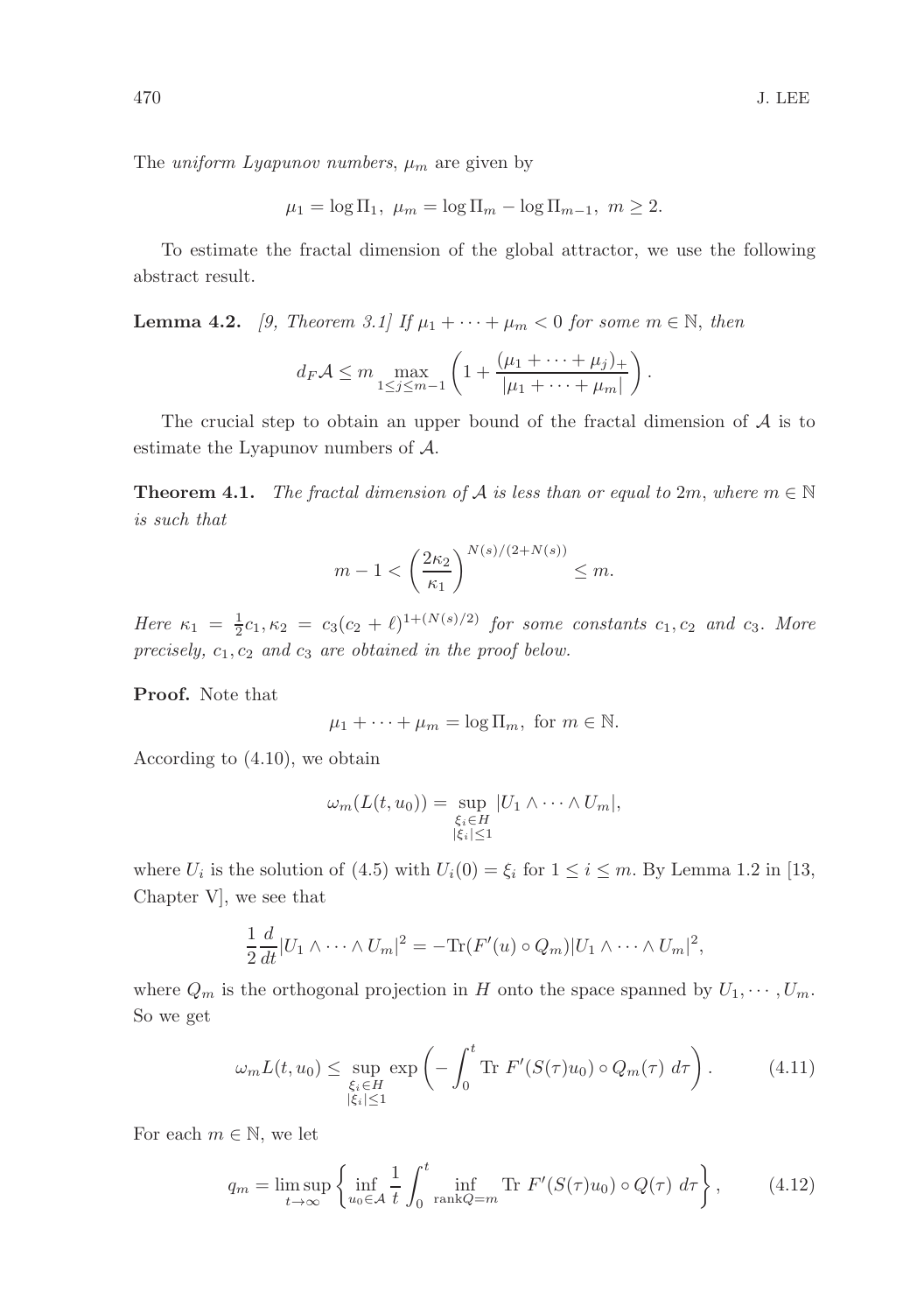where Q is any orthogonal projection in H with  $QH \subset V$ . From (4.11), we get

$$
\bar{\omega}_m(t) = \sup_{u_0 \in \mathcal{A}} \omega_m(L(t, u_0)) \le \sup_{u_0 \in \mathcal{A}} \exp \left\{-\int_0^t \inf_{\text{rank}Q = m} \text{Tr } F'(S(\tau)u_0) \circ Q(\tau) d\tau\right\}.
$$

Hence we obtain

$$
\Pi_m = \lim_{t \to \infty} \left\{ \bar{\omega}_m(t) \right\}^{1/t} \le \exp(-q_m).
$$

Consequently, if  $q_m > 0$  for some m, then by Lemma 4.2, we get

$$
d_F \mathcal{A} \le m \max_{1 \le j \le m-1} \left\{ 1 + \frac{(-q_j)_+}{q_m} \right\}.
$$
 (4.13)

We now show that  $q_m > 0$  for some m. Let Q be an orthogonal projection in H of rank m with  $QH \subset V$ . Let  $\{\phi_j\}_{j \in \mathbb{N}}$  be an orthonormal basis of H with  $\phi_1, \ldots, \phi_m$ being a basis of  $QH$ . Then we have

Tr 
$$
F'(u) \circ Q = \sum_{j=1}^{m} (F'(u)\phi_j, \phi_j) = \sum_{j=1}^{m} ||\phi_j||_{S_0^1}^2 + \int_{\Omega} f'(u)\rho \,dxdy,
$$
  

$$
\geq \sum_{j=1}^{m} ||\phi_j||_{S_0^1}^2 - \ell \int_{\Omega} \rho \,dxdy,
$$

where

$$
\rho(x, y) = \sum_{j=1}^{m} |\phi_j(x, y)|^2.
$$

Let  $\{\lambda_j\}$  be the sequence of eigenvalues of A in  $L^2(\Omega)$  such that  $0 < \lambda_1 \leq \lambda_2 \leq \cdots$ . Then we see that

$$
\sum_{j=1}^m \|\phi_j\|_{S_0^1}^2 \geq \lambda_1 + \cdots + \lambda_m.
$$

Moreover, we have

$$
\lambda_1 + \dots + \lambda_m \ge c_1 m^{1 + (2/N(s))} - c_2 m,
$$

where  $c_1 = c_1(N, s, |\Omega|, \alpha_{N-1})$  is a constant depending on  $N, s, |\Omega|$  and  $\alpha_{N-1}$ , and  $c_2 = c_2(s)$  is a constant depending on s. Here  $\alpha_{N-1}$  is the area of the unit sphere in  $\mathbb{R}^N$  (for more details, see Theorem 1.1 in [3]). Hence we get

$$
\sum_{j=1}^{m} \|\phi_j\|_{S_0^1}^2 \ge c_1 m^{1 + (2/N(s))} - c_2 m.
$$

Since each  $\phi_j$  is mutually orthonormal, we have

Tr 
$$
F'(u) \circ Q \ge c_1 m^{1 + (2/N(s))} - m(c_2 + \ell),
$$

where  $\int_{\Omega} \rho \, dx dy = m$ . By Young's inequality, we obtain

$$
m(c_2 + \ell) \le \frac{1}{2}c_1m^{1 + (2/N(s))} + c_3(c_2 + \ell)^{1 + (N(s)/2)},
$$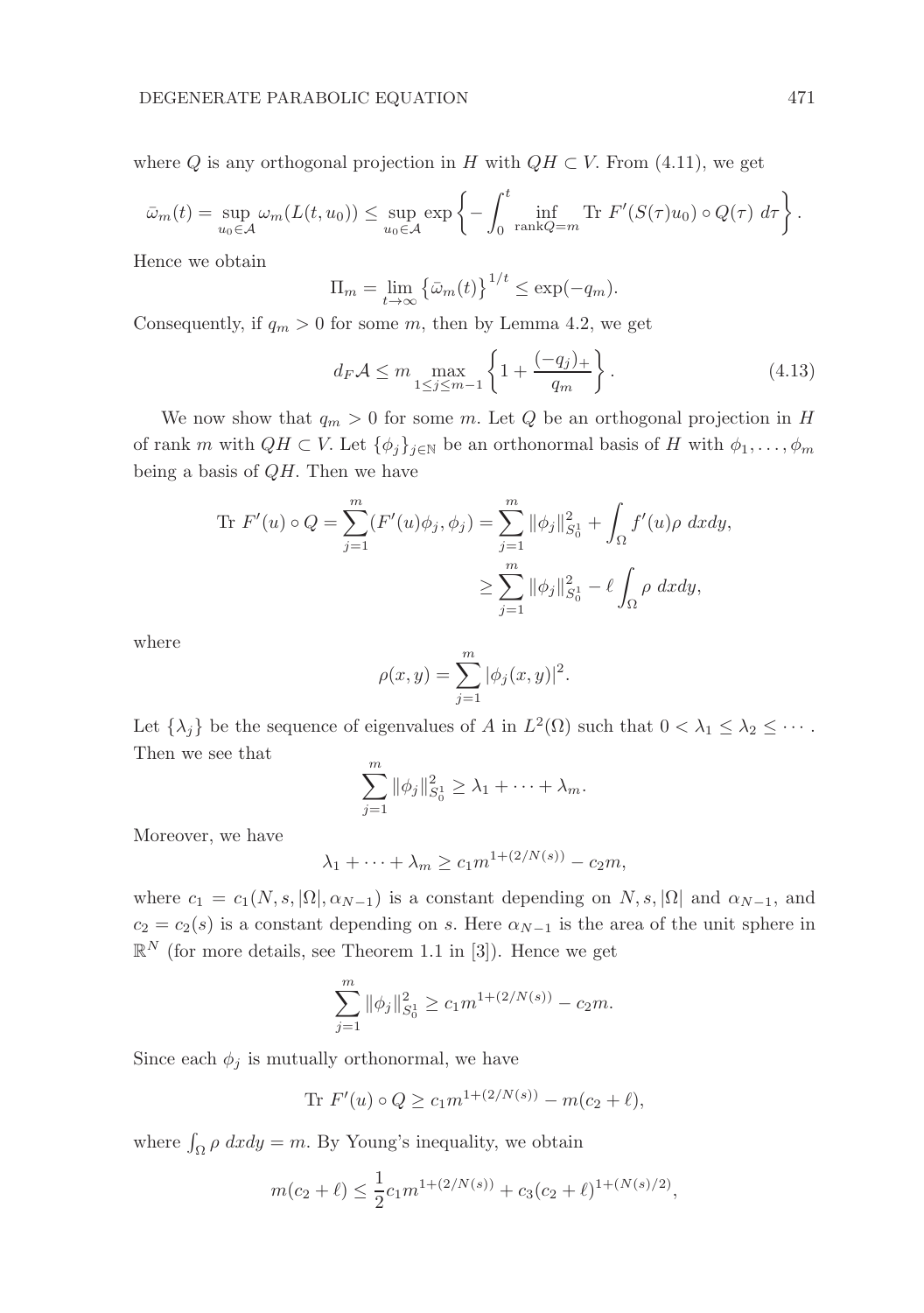where  $c_3$  depends on  $N, s, |\Omega|$  and  $\alpha_{N-1}$ . Consequently, we get

Tr 
$$
F'(u) \circ Q \ge \frac{1}{2} c_1 m^{1 + (2/N(s))} - c_3 (c_2 + \ell)^{1 + (N(s)/2)}
$$
.

Hence by (4.12), we have

$$
q_m \ge \kappa_1 m^{1 + (2/N(s))} - \kappa_2,
$$

where  $\kappa_1 = \frac{1}{2}c_1$  and  $\kappa_2 = c_3(c_2 + l)^{1 + (N(s)/2)}$ . Let  $m \in \mathbb{N}$  be such that

$$
q_m > 0
$$
 and  $m - 1 < \left(\frac{2\kappa_2}{\kappa_1}\right)^{N(s)/(2+N(s))} \le m$ .

Then we obtain

$$
\frac{(-q_j)_+}{q_m} \le 1, \quad \forall j = 1, \dots, m-1.
$$

Hence we conclude that  $d_F \mathcal{A} \leq 2m$  from (4.13).

We now find a lower bound of the fractal dimension of the global attractor  $A$ induced by the equation (1.1). For simplicity, we assume  $g \equiv 0$  and  $f(0) = 0$  in the equation (1.1). Then we can see the following properties:

- the mapping  $(t, u_0) \mapsto S(t)u_0$  from  $\mathbb{R}_+ \times H$  into H is continuous;
- $0 \in H$  is a fixed point of  $S(t)$ .

Moreover, we can check that  $S(t)$  is Fréchet differentiable at 0 for all  $t \in \mathbb{R}_+$  with differential  $S'(t)(0) = L(t, 0)$ . Let us write  $S'(t) = S'(t)(0)$  for simplicity. Then we can show that the spectrum of  $S'(t)$  consists of its eigenvalues and 0. To show this, let us consider the following first variation equation which is obtained from (4.5) by putting  $u = 0$ :

$$
\begin{cases}\nU_t - G_s U + f'(0)U = 0, \\
U(0) = \xi.\n\end{cases}
$$

Then we have

$$
-G_s w_k = \lambda_k w_k, \qquad w_k \in S_0^1(\Omega),
$$

and may assume that

$$
0 < \lambda_1 \leq \lambda_2 \leq \cdots, \quad \lambda_k \to \infty \text{ as } k \to \infty.
$$

Without loss of generality, we can suppose that  $f'(0) + \lambda_k \neq 0$  for all  $k \in \mathbb{N}$ . Put  $\mu_k = f'(0) + \lambda_k$ . Then we obtain

$$
-G_s w_k + f'(0) w_k = \mu_k w_k.
$$

 $\Box$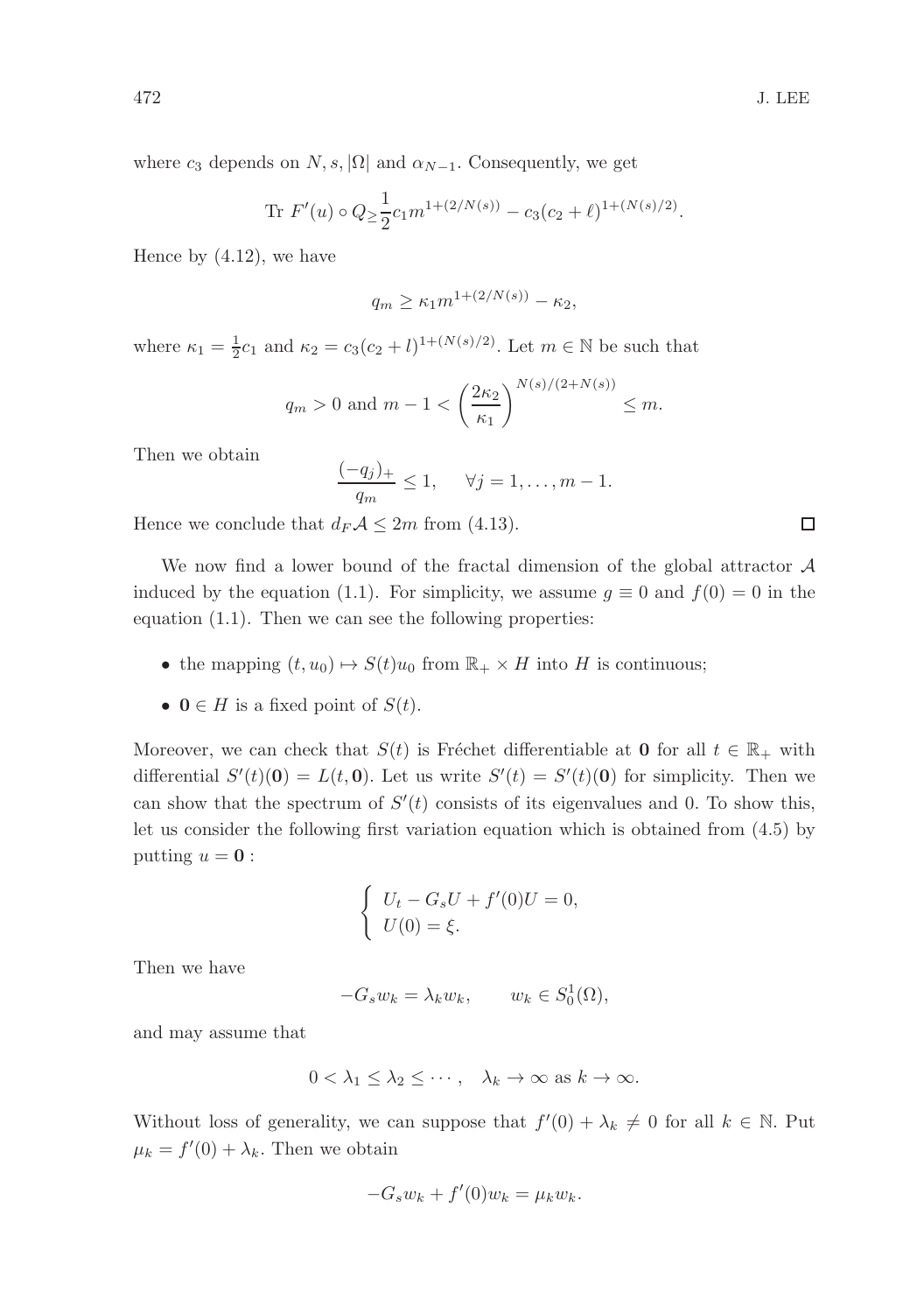Consequently, we see that the eigenvalues of  $S'(t)$  are the numbers  $e^{-\mu_k t}$ , and the corresponding eigenfunctions are  $w_k$  for  $k \in \mathbb{N}$ . If  $\lambda \notin \{e^{-\mu_k t}, 0 : k \in \mathbb{N}\}\)$ , then  $S'(t)\zeta - \lambda \zeta \neq \mathbf{0}$  for  $\zeta \in H \setminus \{\mathbf{0}\}\)$ . This means that the spectrum of  $S'(t)$  consists of eigenvalues and 0.

Let *n* be the number of  $\lambda'_k$ s with  $\lambda_k < -f'(0)$ , and let  $H_+$  be the subspace of H spanned by the eigenvectors corresponding to the eigenvalues  $e^{-\mu_k t}$  of  $S'(t)$  with  $\mu_k$  < 0. Then we know that  $\dim H_+ = n$ . This shows that  $z = 0$  is a hyperbolic fixed point of  $S'(t)$  since the spectrum of  $S'(t)$  does not intersect with the unit circle. Moreover, we see that  $S'(t)$  satisfies a Lipschitz condition:

$$
||S'(t)u_1 - S'(t)u_2|| \le ||u_1 - u_2|| \text{ for } u_1, u_2 \in H.
$$

For  $r > 0$ , we let

$$
W_+^r(z) = \{u_0 \in B_r(z) : \exists u_n \in H \text{ s.t. } S(n)u_n = u_0 \text{ and } u_n \to z \text{ as } n \to \infty\},\
$$

where  $B_r(z)$  is the ball of radius r centered at z under a suitable norm on H. Then we have that  $W^r_+(z) \subset \mathcal{A}$  for sufficiently small  $r > 0$ , and  $W^r_+(z)$  is a  $C^1$  manifold of dimension equal to  $\dim H_+ = n$ . Consequently, we have proved the following theorem.

**Theorem 4.2.** The fractal dimension  $d_F A$  of the global attractor A of the equation  $(1.1)$  is greater than or equal to n, where  $n = dim H_+$ .

## ACKNOWLEDGEMENTS

This work is supported by NRF Grant No. NRF-20151009350 and NRF-2014R1A1A2 056839.

#### REFERENCES

- [1] C.T. Anh, Pullback attractor for a non-autonomous parabolic equation involving Grushin operators, Electronic J. Differential Equations (2010), No 11, 1-14.
- [2] C.T. Anh and T.D. Ke, Existence and continuity of global attractor for a semilinear degenerate parabolic equation, Electronic J. Differential Equations (2009), No 61, 1-13.
- [3] H. Chen and P. Luo, Lower bounds of Dirichlet eigenvalues for some degenerate elliptic operators, Calc. Var. 54 (2015), 2831-2852.
- [4] L. D'Ambrosio, Hardy inequalities related to Grushin type operators, Proc. Amer. Math. Soc. 132 (2003), 725-734.